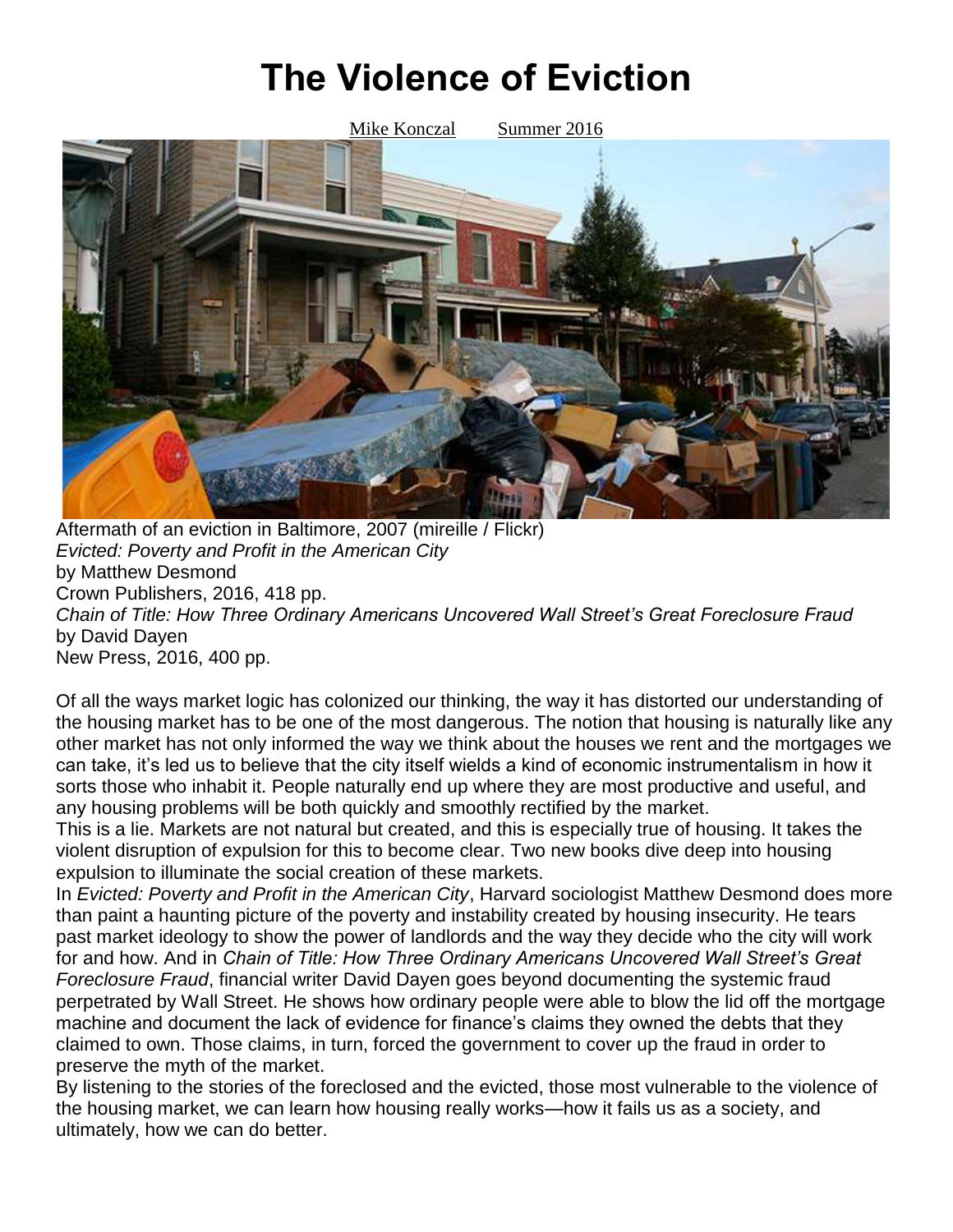In his 2002 essay "Scrutinizing the Street: Poverty, Morality, and the Pitfalls of Urban Ethnography," the sociologist Loïc Wacquant warned that the latest wave of sociological ethnographies of the urban poor, books that were becoming blockbuster staples among the educated class, didn't challenge the conditions they described. They instead sanitized their subjects by downplaying certain facts, glamorized their work skills and personal deeds to make them passable by middle-class norms, and divided the poor into good and bad, decent and "street." They did this to make their subjects morally acceptable to the public policy punditry, and to attempt to find a triangulating role for sociology to push back against the brutality of rising neoliberalism. They failed.

Matthew Desmond's masterpiece of sociological ethnography, *Evicted*, doesn't fall into any of these traps. A lot will rightfully be written about his work following the lives of eight families in Milwaukee, split between the black ghetto on the city's North Side and a white trailer park on the South Side. He tells their stories in a way that is both moving and respectful.

But the reason the book works is because there's an additional character, one who is the real star: the eviction process itself. Desmond's ethnographic technique is designed not to focus on a specific place, or even a specific group of people, but instead on how evictions take place. By telling the story of these families through their relationship to that process of state-sanctioned violence, his book places the suffering of these families in a broader context.

It certainly makes the abstract data on the sheer volume of evictions more real. But collecting and presenting that data is itself another accomplishment of the book. Desmond's ethnography is complemented by a large-scale investigation into reams of Milwaukee municipal data. Statistical models are run using large datasets of everything ranging from renter surveys to 911 nuisance calls to building code violations to court judgments.

The conclusions he draws from these numbers are striking, and the trends he sees in Milwaukee are representative of the country as a whole. The majority of poor families who rent in America spend more than half of their income on housing, with almost a quarter spending 70 percent. Between 2009 and 2011 more than one in eight Milwaukee renters experienced a forced eviction. Across the nation, in rich cities and poor, vacancies in low-cost units have fallen to single digits, to below 6 percent in 2011, while affordable rental stock is disappearing.

This is particularly true for black women. In Milwaukee's poorest black neighborhoods, one female renter in seventeen was evicted through courts—that's twice as many as men in the same neighborhoods, and nine times as many as women in the city's poorest white areas. Desmond concludes that "if incarceration had come to define the lives of men from impoverished black neighborhoods, eviction was shaping the lives of women. Poor black men were locked up. Poor black women were locked out."

The straightforward storytelling of the text belies its theoretical depth, with many of the essential points explained in endnotes. Desmond's focus on the eviction process helps us understand the world and mindset of evicted households in a way we otherwise wouldn't. Housing insecurity creates a special kind of exhausting poverty, one that threatens the very security of one's family. It breeds depression. In addition to their homes, the evicted lose their possessions, their neighborhoods, their official address for interacting with the state and businesses, their very sense of self and liberty. We meet Scott, an ex-nurse drug addict whose powerlessness to leave the trailer park and find more secure housing creates the conditions for his consistent relapses, particularly as the trailer park is a ready source of heroin. Vanetta, a single mother, desperate from losing hours at the Old Country Buffet and living on the verge of eviction, is suddenly pushed by her boyfriend into robbing a couple to keep the lights on, and faces a long prison sentence as a result. Women go in and out of piecemeal sex work when housing becomes precarious. Others, looking for some sense of gratification and seeing no future to plan for, overspend. Rather than trying to explain these actions in moral, cultural, or individual terms, Desmond shows how these acts of desperation and despair are responses to the violence of eviction.

Evictions shred civil society, the building blocks of neighborhoods that in turn are capable of sustaining wider communities. "A single eviction could destabilize multiple city blocks," Desmond writes, creating "perpetual slums," as people take temporary homes they have no interest in building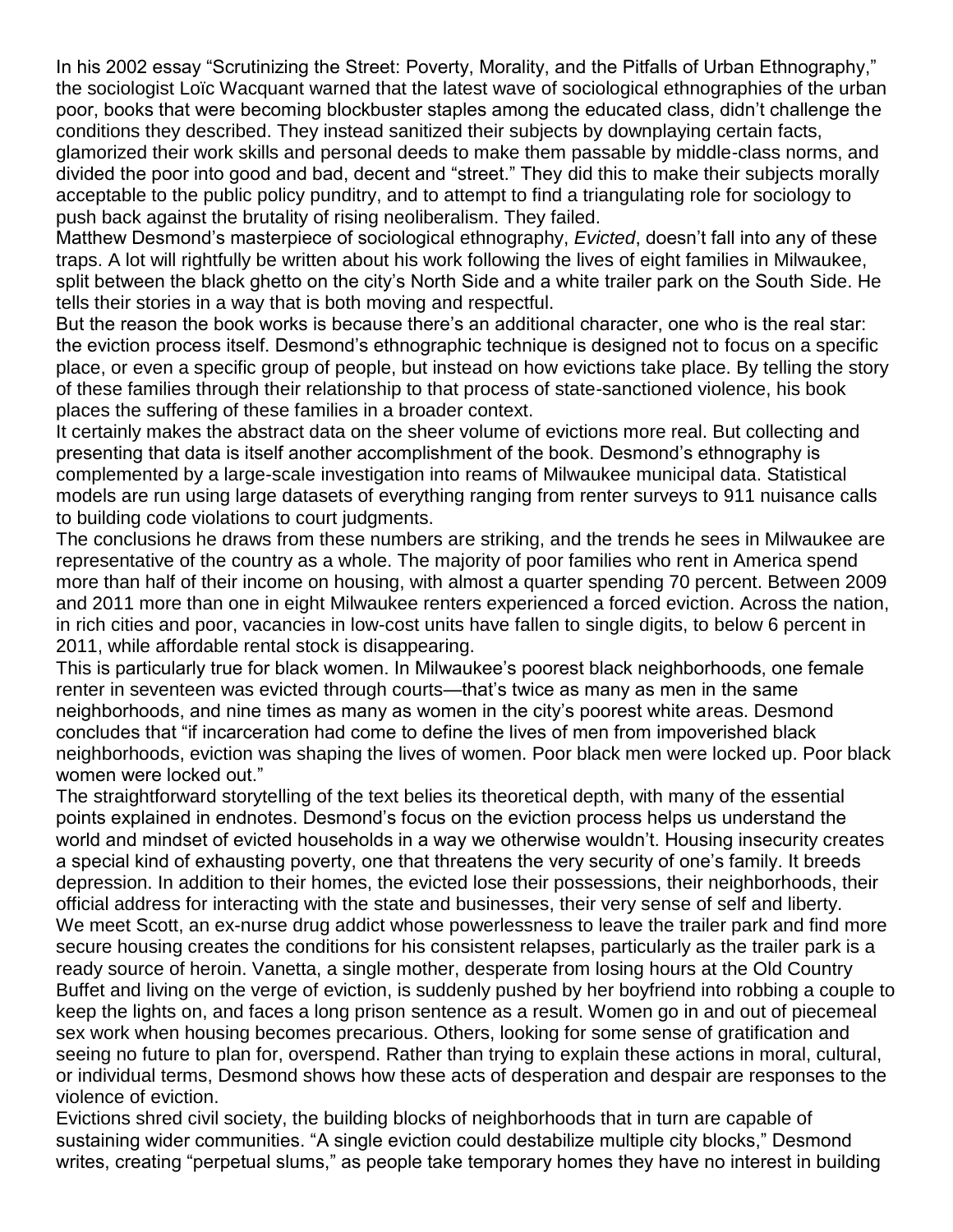around, simply a place to stay until they can get their lives together. The tenants in the trailer park see themselves as "just passing through," not there to put down roots, meet their neighbors, and build a community.

Making the eviction process the central ethnographic focus shows the wide constellation of actors the evicted encounter, each exerting different types of power, each capable of helping or harming the tenants. We meet the sheriff who knocks on the door and could give the tenant an extra day. We meet the movers who take the tenants' stuff out and can store it, in warehouses that act like a "giant stomach, digesting the city," for a large fee the evicted struggle to pay. We meet the judges in eviction court, too, who can radically change an evicted person's future by forcing a settlement, or by allowing landlords to attach large, high-interest fees to the records of the evicted that can destroy their future income security. We meet extended families with financial security who face complex choices about how to help those perpetually in need; we encounter the spontaneous, disposable, and volatile ties created among the poor to try and mitigate the risks of eviction.

A central premise of markets is that people who can afford to pay the price will end up where they belong. According to this assumption, eviction is simply a correction made by the market, one where people simply end up in a cheaper house that's better suited to their income. But this is not what happens. One important reason is because there are very small rent differences across the poorest and richer parts of the Milwaukee. "A mere \$270 separated some of the cheapest units in the city from some of the most expensive," writes Desmond. In the poorest neighborhoods, median rents for a two-bedroom were only \$50 less than in the city overall. Meaning, people who are evicted aren't automatically reshuffled by the market to cheaper housing, because such housing simply isn't always available.

This is because prices don't determine who ends up where, landlords do. Desmond writes, "landlords were major players in distributing the spoils. They decided who got to live where." No matter what else the poor have in common, "nearly all of them have a landlord." Rather than a facile notion that people end up where they best belong, we see that people's respective power dictates where they end up, and in poor neighborhoods, landlords have the power.

Landlords make decisions heavily informed by race. White and black families live at opposite ends of Milwaukee, but they might as well live in different galaxies. The black families can't find any landlords willing to work with them in the white parts of the city, rendering false the idea that they could simply move if they so wished. The white families, for their part, refuse to look in the black ghetto at all, and receive a location dividend based on their race.

The way landlords choose to screen tenants reshapes the housing market in fundamental ways. Having kids, for instance, usually means an instant rejection. This is particularly tough on single moms, who are often already in difficult economic situations, and the children themselves. Eviction means school connections and deeper community roots, essential for children, are impossible to sustain.

Landlords also reject prospective tenants based on a combination of poverty—including a record of previous evictions—and criminality, based on previous felonies. Excluding people who have both means that buildings where poor people go are buildings where people engaged in criminal activity go. The choices of landlords do more to intertwine poverty and criminality than any vague "cultural" explanation.

This is also how gentrification works. [According to researchers](http://citylimits.org/2015/11/20/the-complicated-research-on-how-gentrification-affects-the-poor/), gentrification isn't really about newer, richer residents pushing out established residents. What really causes neighborhoods to change so dramatically is that poorer residents can no longer afford to move into gentrifying areas. Poorer families are cut off from that mobility, with open housing going to richer families. *Evicted* shows how this kind of exclusion is vicious for those in desperate need of housing, and how it can thoroughly rework the demographics of neighborhoods.

The state plays an essential role in this process. It's not just responsible for the violence deployed by the courts and sheriffs, who create and implement the terms under which people are forced out of their homes and the subsequent penalties they suffer. It's also not just how the rapid increases in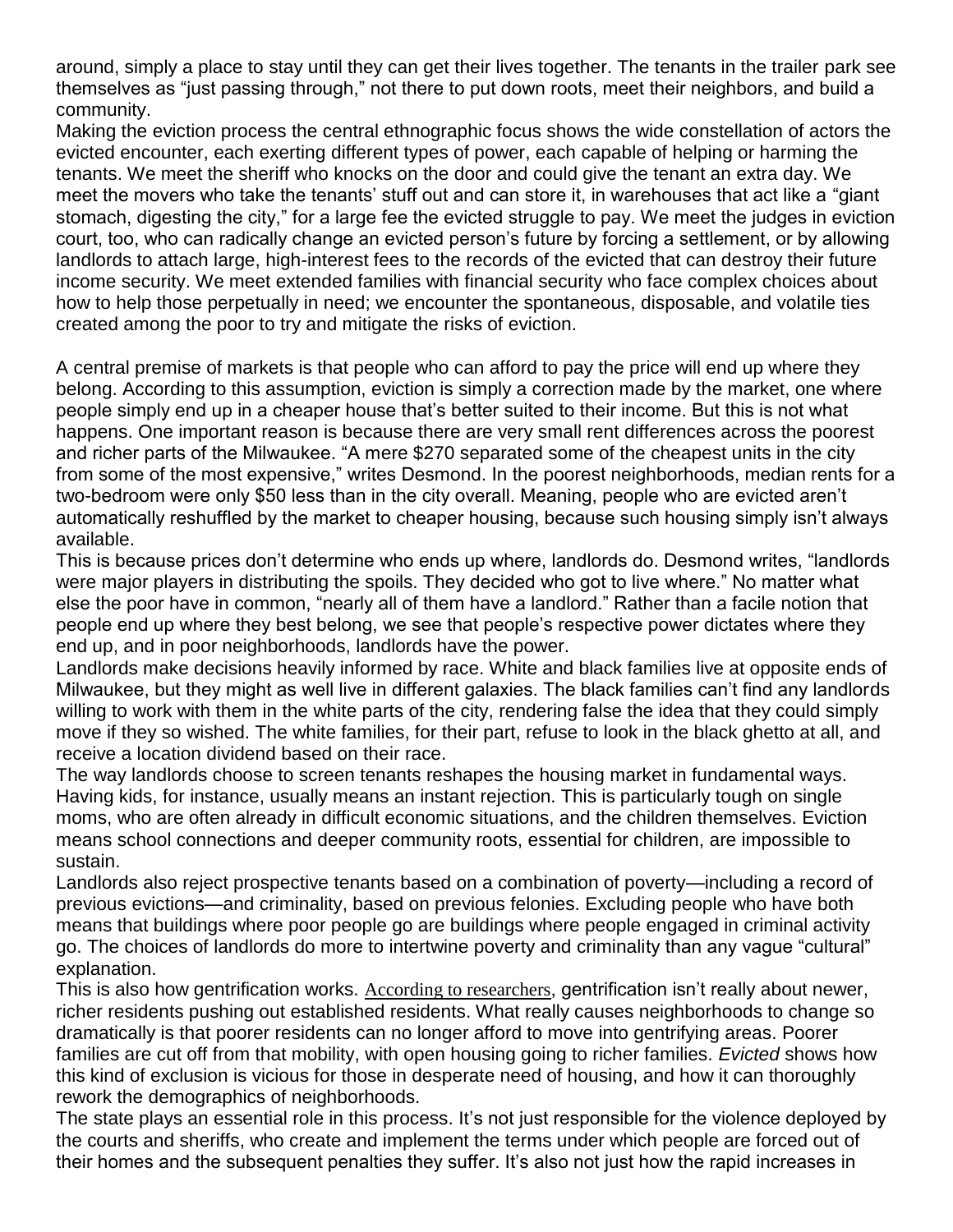policing and mass incarceration have turned landlords into agents of those trends. "Nuisance property ordinances," for example, penalize landlords for their tenants' behavior. So when responding to 911 calls, for instance, police pressure landlords to evict the tenants in question, something that is particularly devastating for households suffering from domestic violence.

It's that the state also determines how property itself is structured. The landlords Desmond follows gather at a special, Department of Justice–funded "Landlord Training Program" where, in addition to learning the maximum fees they can charge, they close by chanting "this is my property" over and over again. Yet for many of them, this wasn't strictly true—each of their properties was safeguarded by a separate corporation that owned itself, a process created by the state to shield landlords from the liability of ownership, so they can maximize profits by driving their properties into the ground. For many of the landlords, it is simply cheaper to deal with the costs of an eviction than to try and reduce rents, or even to maintain their properties. For Sherrena, a landlord Desmond follows, her worst properties were the biggest profit centers. As the fines on the properties for lack of upkeep piled up, Sherrena would simply stop paying taxes and let the city take the property in the tax foreclosure. The corporate structure shielding the property ensured her own liability was limited. The city would often just demolish them, in turn reducing the property stock further, and assuring competition for Sherrena's other properties. Milwaukee has around 1,200 properties go into foreclosure this way each year.

Experts assume that there's a simple tradeoff between housing conditions and costs. If the costs of a rental apartment are too high, people simply live in worse conditions. Desmond shows that the logic of slumlords ties these factors together: worse properties, by being driven into foreclosure and then taken off the market, can ultimately drive up, rather than down, housing costs.

The landlords we meet in *Evicted* do bad things to people in the pursuit of profits. Liberal commentators are already peppering their reviews of the book with elaborate hand-wringing over a poor person buying lobster with food stamps. Virtually none have mentioned the main landlord encouraging mentally and physically disabled people whose credit scores she helped rapidly increase to buy her properties through the Federal Housing Administration at the height of the bubble, only to watch them fall into distress later.

But one thing that stands out is the way that Desmond's landlords seem like low-wage employers, and the case for rent control comes to resemble the new case for the minimum wage. One important reason why minimum wage increases don't lead to higher unemployment is because low-wage employers have a tiny bit of monopoly power over jobs. Because of the difficulty workers have searching for jobs, and their desperation to find subsistence work, employers are able to set the price of labor rather than simply accept the price determined by the market, which gives them more power. A higher minimum wage pushes against this power.

The same logic applies to housing. Searching for housing is very difficult; some of the families Desmond followed looked at ninety properties before finding somewhere they could live. Sherrena notes how she can capture part of the value of housing vouchers by charging higher rents when they are used. This is similar to how employers capture part of the Earned Income Tax Credit wage subsidy, something that a minimum wage helps push back against.

A simple story tells us all we need to know about the power of landlords. Sherrena sees one of her tenants waiting for UPS to deliver a computer for his daughter. The landlord immediately laughs, "I got 'em. The rent's going up . . . I don't care. He can move." Being able to raise rents simply because you think your tenant can pay more and you know they won't just find another place without additional expense, is what economists call "economic rents." Or what regular people just call "exploitation."

The Great Recession was the result of the crash of a housing bubble, one that came with [6 million](https://www.corelogic.com/about-us/news/corelogic-reports-33,000-completed-foreclosures-in-november-2015.aspx)  [foreclosures](https://www.corelogic.com/about-us/news/corelogic-reports-33,000-completed-foreclosures-in-november-2015.aspx). One of those foreclosures was initiated against a Florida nurse named Lisa Epstein. Epstein tried to negotiate with her mortgage company, Chase Home Finance, so she could keep paying. They said they couldn't help without the permission of Wells Fargo, which was odd to Epstein as she had never interacted with them. When the foreclosure summons came, it stated her plaintiff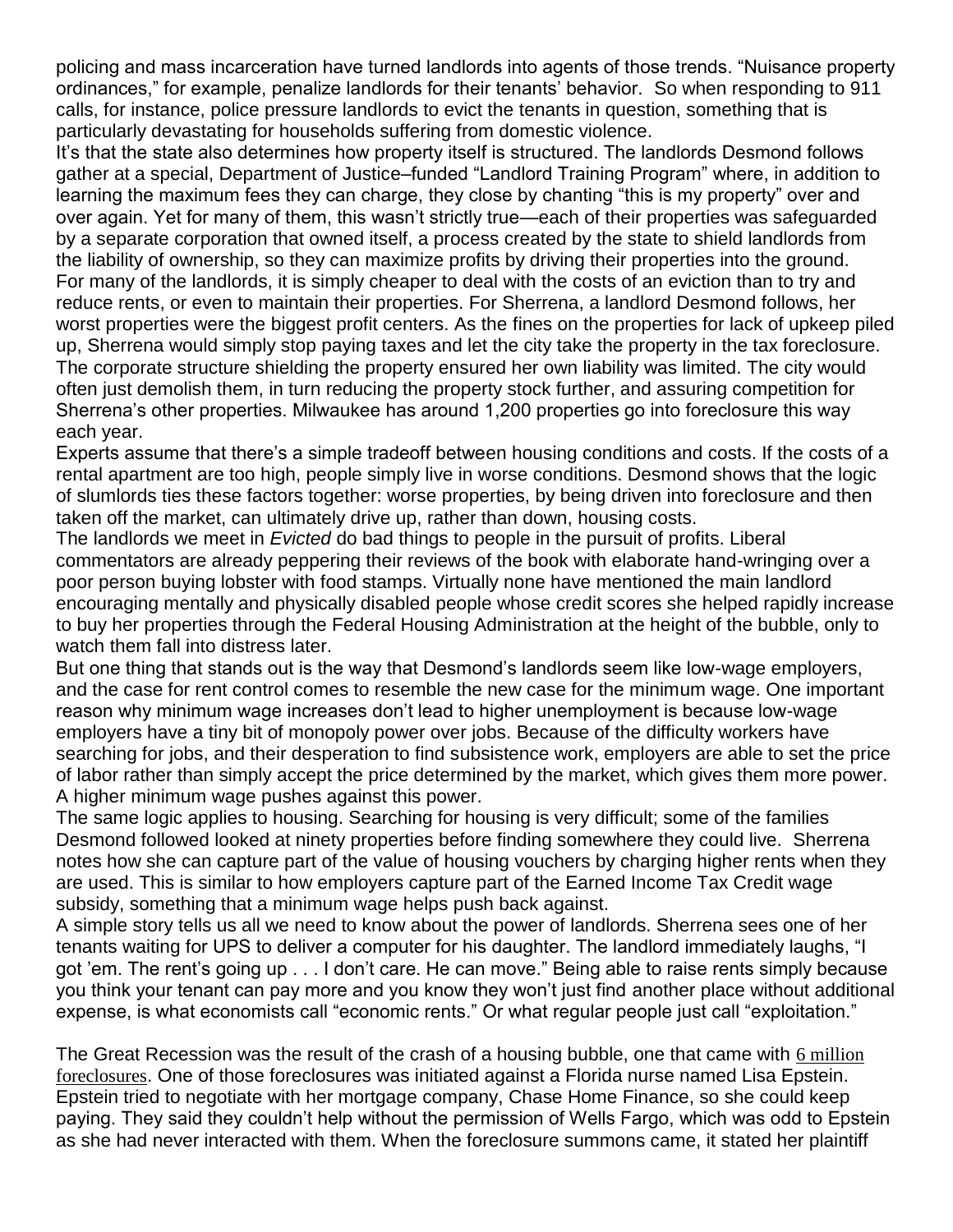was "U.S. Bank NA as trustee for JPMorgan Mortgage Trust 2007-S2," two banks she had never had any contact with or even knew much about.

Thus begins a detective story that almost brought down Wall Street, as recounted in David Dayen's *Chain of Title*. There are well over [twenty books](http://lfe.mit.edu/wp-content/uploads/2015/08/ReadingAboutFinCrisis2012.pdf) about the financial crisis and the housing bubble that preceded it. There are only a handful of what came next, even though researchers now believe the chaos of foreclosures and the large amount of bad mortgage debt have been the major factor in the weak recovery of the U.S. economy. Dayen's book, detailing the massive fraud seeping into the mortgage and foreclosure process, is essential documentation of this sordid history.

It's also a fascinating way of understanding how the state intercedes to create a private mortgage market. Beginning in the early 1980s, Wall Street pushed its way into the housing market, taking over from locally situated commercial banks through the extensive marketing of mortgage-backed securities. But this couldn't be done without government action. Congress preempted state restrictions on privately issued mortgage-backed securities. It promoted ratings agencies as private market regulators of the system. The government created special tax laws to produce a "real estate mortgage investment conduit" (REMIC), allowing mortgages to be moved around without having to pay taxes.

In turn, Wall Street needed to follow careful rules on how to handle mortgages for this to work. For centuries, keeping track of who owned what land was one of the essential administrative tasks of the government, and here that responsibility was handed over to Wall Street. Because of how global and fast capital markets are, it was even more essential that documentation of the mortgages was carefully transferred between complex entities to make legally clear who owns what and on what terms. As Dayen notes, "you can't skip a link" in this process, and you can't go back and fix it later. This was designed to ensure protection for both Wall Street investors and ordinary borrowers in case something went wrong.

Something went wrong. By now we have well-documented history of how fraud dominated the creation of subprime mortgages. Mortgage terms and prices were not set competitively; people were aggressively upsold into dangerous subprime mortgages; instruments designed to fail were sold off to investors. But the handful of citizens-turned-Wall-Street-detectives that populate Dayen's book found out that there was just as much sloppiness and fraud in the management of these mortgage documents as there was in other industry practices.

Epstein, the nurse portrayed in Dayen's book, slowly worked through her mortgage and the mortgages of others. As she followed the complex maze of legal steps necessary to prove ownership of land, she found nothing there. Documents didn't exist, or were forged. She joined forces with a community of bloggers, journalists, academics, and other citizens, who all parsed through these records, finding them online and elsewhere. Together, they found false documentation in foreclosures across the entire nation. A mysterious "Linda Green" was signing foreclosure documents with multiple signatures across twenty different mortgage companies, implying poorly paid subordinates were using her name to keep foreclosures going. The sleuths found crooked efforts to backdate many of these documents. The activists called it "securitization FAIL." As Dayen writes, "Three centuries of American land title operations had been outsourced" to Wall Street, and they ruined it so they "could save a buck."

It wasn't just sloppy paperwork that allowed the foreclosure crisis to occur, but sloppy processes as well. Without the legal notes of the mortgage itself, it wasn't clear who owned what and on what terms, so there was no fair way to settle disputes. Worse, the mortgages were serviced and handled by people with incentives different from those of borrowers and lenders; it was often just as profitable for the middlemen to run mortgages into distress and foreclosure than to make them work well. Wall Street's way of financing mortgages through complex instruments had never been stressed; when it was, it collapsed spectacularly.

As a result of these activists' investigations, the media, courts, and law enforcement started to pay attention. They won a major victory when the foreclosure machine came to a screeching halt in late 2010, when several large banks declared a foreclosure moratorium to look at their procedures, and the government, notably the Obama administration, was forced to investigate it themselves.